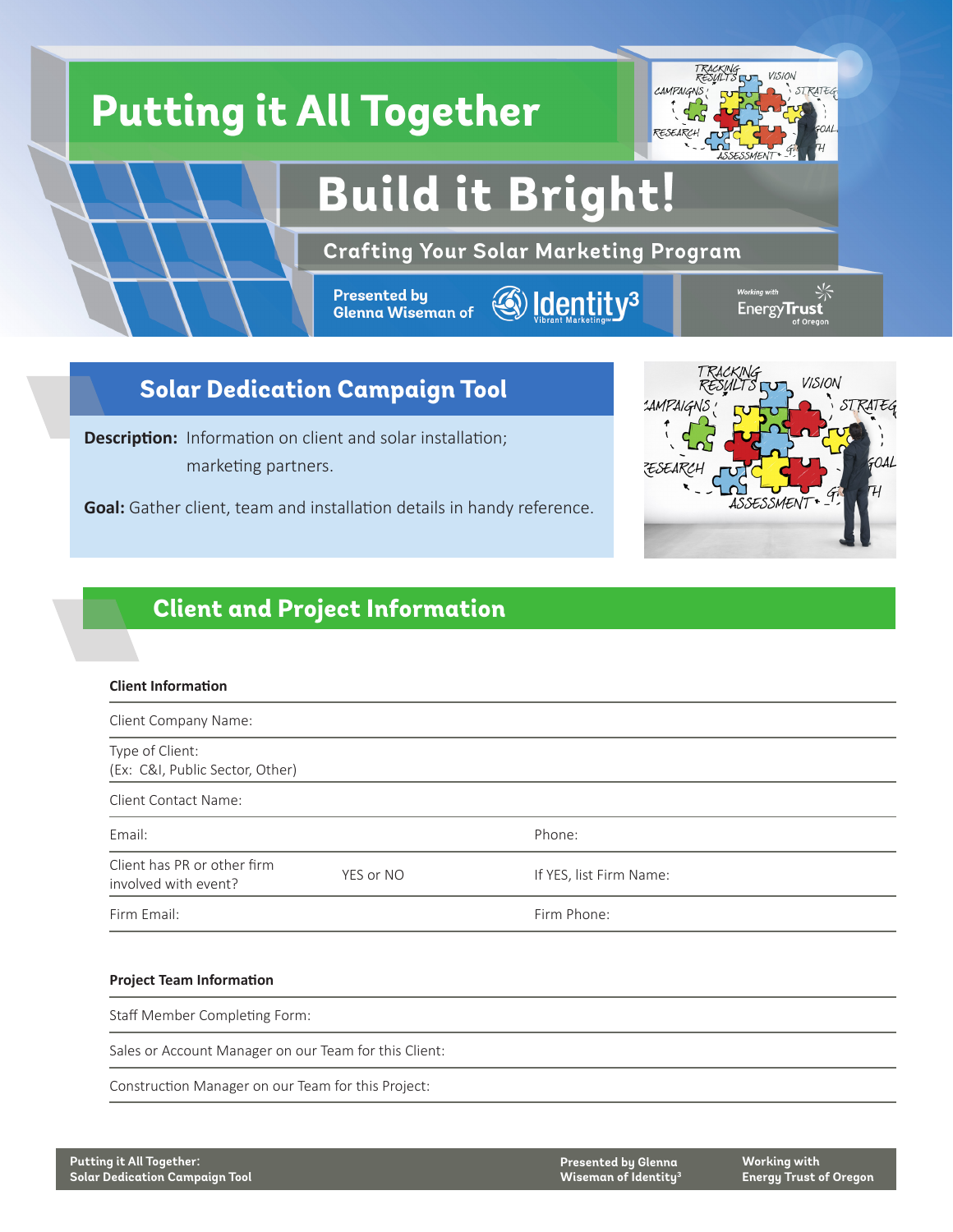# **Client and Project Information (continued)**

| Installation Information           |                                        |  |         |  |           |  |  |  |
|------------------------------------|----------------------------------------|--|---------|--|-----------|--|--|--|
|                                    | Date of Installation Start:            |  |         |  |           |  |  |  |
|                                    | Date of Projected Installation Finish: |  |         |  |           |  |  |  |
|                                    | Date of Projected Interconnection:     |  |         |  |           |  |  |  |
|                                    | Type of Install:   Ground Mount        |  | Rooftop |  | Community |  |  |  |
|                                    |                                        |  |         |  |           |  |  |  |
| $\sim$ $\sim$ $\sim$ $\sim$ $\sim$ |                                        |  |         |  |           |  |  |  |

#### **Install Details**

Size:

Location Address/City/State/Zip:

| <b>What Aspects of This Solar</b><br><b>Installation Are Unique?</b> | <b>Yes</b> | <b>No</b> | <b>Explain</b> |
|----------------------------------------------------------------------|------------|-----------|----------------|
| A First for Your Company                                             |            |           |                |
| A First in the Community                                             |            |           |                |
| Unique to Your Industry                                              |            |           |                |
| It Is Combined With Other<br><b>Energy Efficiency Measures</b>       |            |           |                |
| It Is the First in the Area to<br>Use a Financing Program            |            |           |                |

### **Client's Reasons to Go Solar**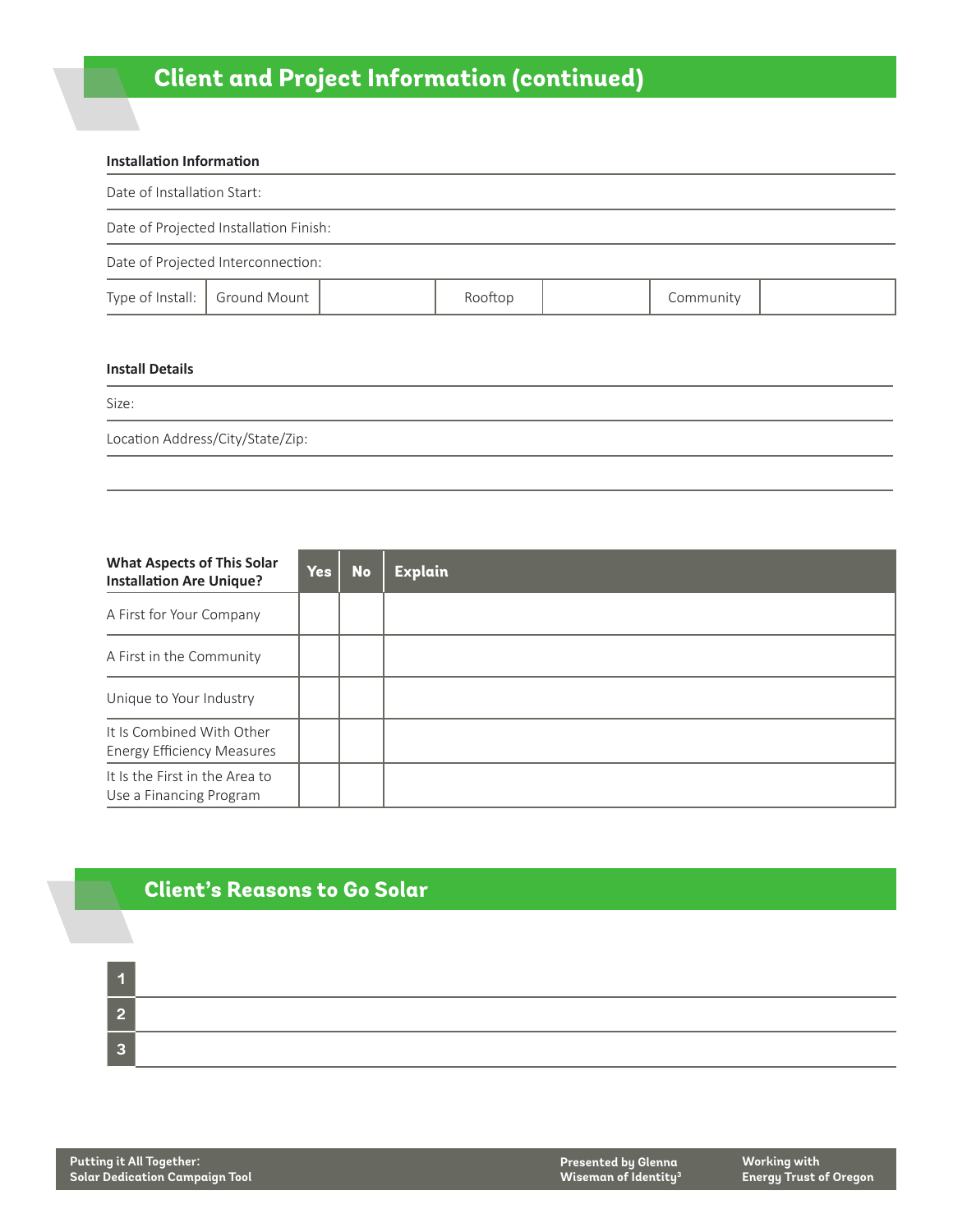# **Campaign Marketing Partners**

**Description:** List of marketing partners who may be involved with the event. **Goal:** Identify which partners could be involved with the campaign.

| <b>Campaign Marketing Partners</b> |               |            |           |
|------------------------------------|---------------|------------|-----------|
| Module Manufacturer:               | Contact Name: |            |           |
| Email:                             | Phone:        |            |           |
|                                    |               | <b>Yes</b> | <b>No</b> |
| Involved in event?                 |               |            |           |
| Using Co-Op or other funds?        |               |            |           |
| Notes:                             |               |            |           |
| Inverter Manufacturer:             | Contact Name: |            |           |
| Email:                             | Phone:        |            |           |
|                                    |               | <b>Yes</b> | <b>No</b> |
| Involved in event?                 |               |            |           |
| Using Co-Op or other funds?        |               |            |           |
| Notes:                             |               |            |           |
| Racking Manufacturer:              | Contact Name: |            |           |
| Email:                             | Phone:        |            |           |
|                                    |               | <b>Yes</b> | <b>No</b> |
| Involved in event?                 |               |            |           |
| Using Co-Op or other funds?        |               |            |           |
| Notes:                             |               |            |           |
| Other Manufacturer/                | Contact Name: |            |           |
| Marketing Partner:                 |               |            |           |
| Email:                             | Phone:        |            |           |
|                                    |               | <b>Yes</b> | No        |
| Involved in event?                 |               |            |           |
| Using Co-Op or other funds?        |               |            |           |
| Notes:                             |               |            |           |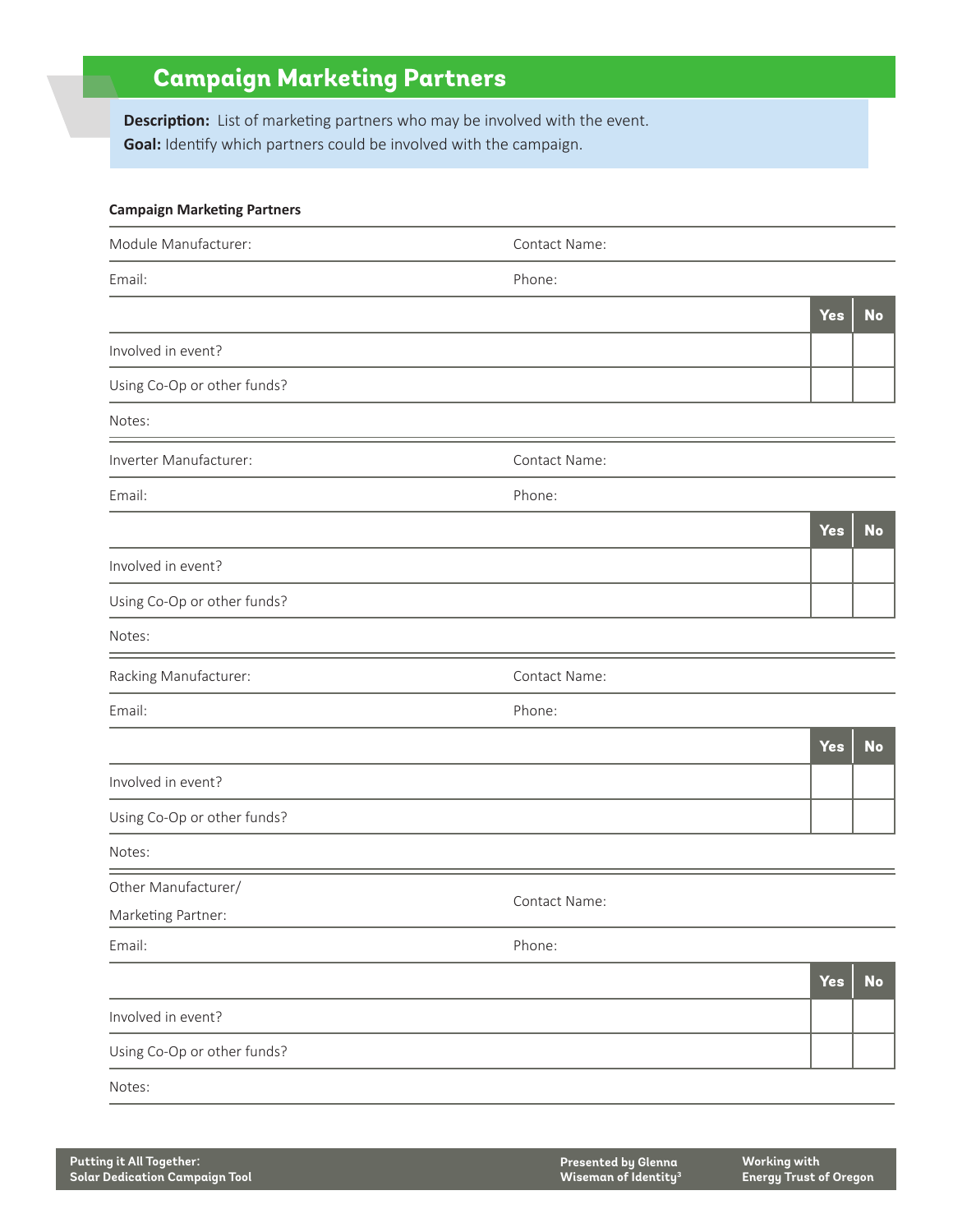# **Campaign Overview**

**Description:** Develop goals and theme for the campaign. **Goal:** Document the goals and work through ideas for the theme.

### **Solar Dedication Campaign Goals**

#### **Top Three Goals the Client Has for Doing the Solar Dedication Event**

#### **Top Three Goals for Our Participation**

| $\overline{A}$ | ,我们也不能会在这里,我们的人们就会在这里,我们也不会在这里,我们也不会在这里,我们也不会在这里,我们也不会在这里,我们也不会在这里,我们也不会在这里,我们也不 |
|----------------|----------------------------------------------------------------------------------|
| $\mathcal{L}$  |                                                                                  |
| $\mathbf{R}$   |                                                                                  |

### **Theme Development**

**Note: Why is it important?** A theme **1)** adds excitement and relevancy to your event campaign, **2)** reinforces the client's solar story, **3)** creates a "rallying" call for everyone involved in the event, **4)** acts as a cohesive element for all activities, and **5)** guides the graphics and creative element development.

### **Solar Dedication Theme Ideas**

#### **Potential Theme Ideas:**

| 27 T            |  |  |  |
|-----------------|--|--|--|
| $\sqrt{2}$      |  |  |  |
| $\vert 3 \vert$ |  |  |  |

How does the theme relate to client's business and sustainability client is working to fulfill?

Reviewed with client/ campaign team?

Final theme for the campaign/program

How will it be articulated in the graphics, program, etc.?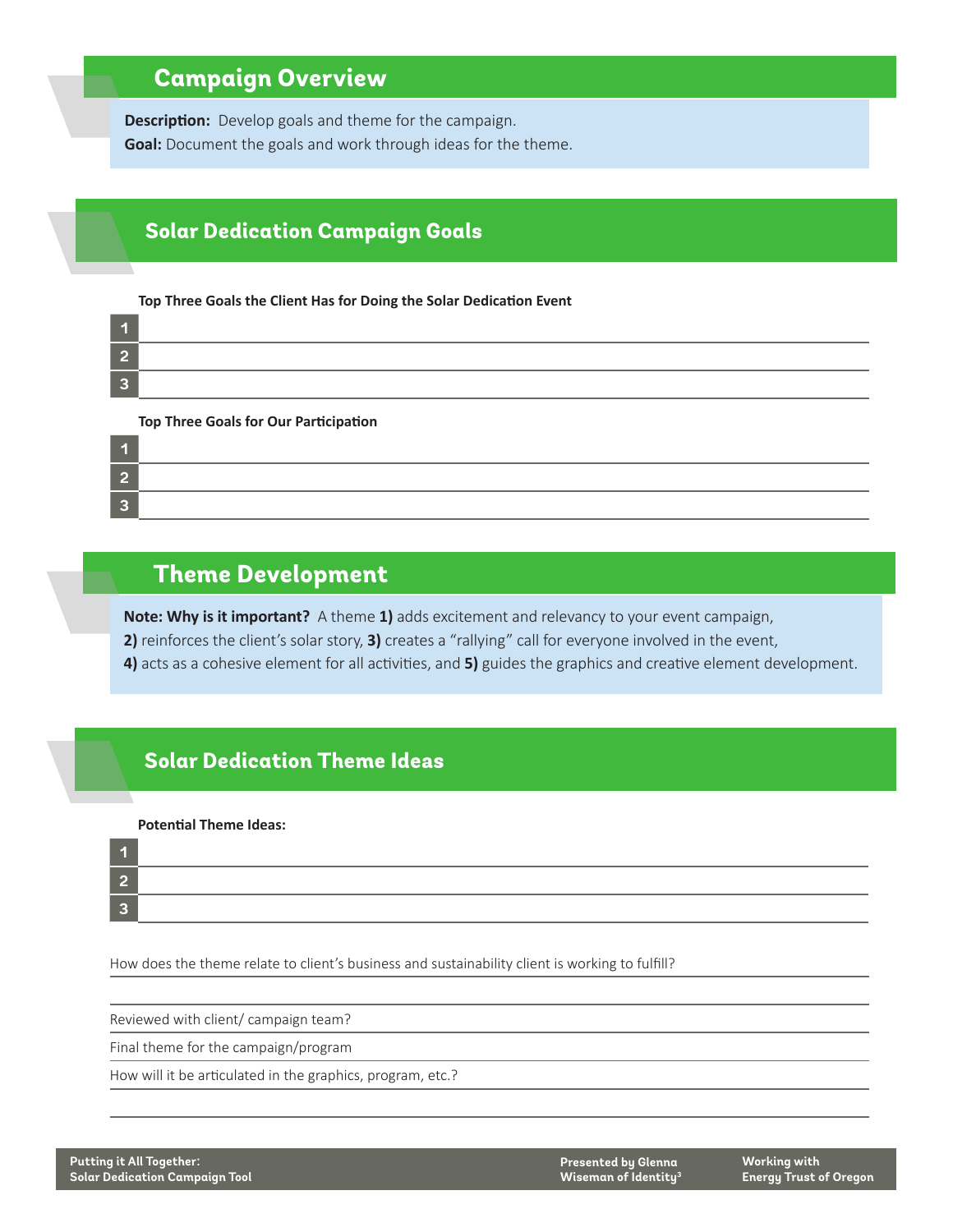# **Identify Stakeholder Groups**

**Description:** List of stakeholder groups involved in the campaign **Goal:** Work with the client contact to identify as many stakeholder groups as possible to be involved with the event/campaign



#### **List of Stakeholder Groups**

Employees: Our Key Advocates or Voices: Client's Key Advocates or Voices: Local Green Building: Local City and Government Officials: Local Business: State Officials: Other: Other: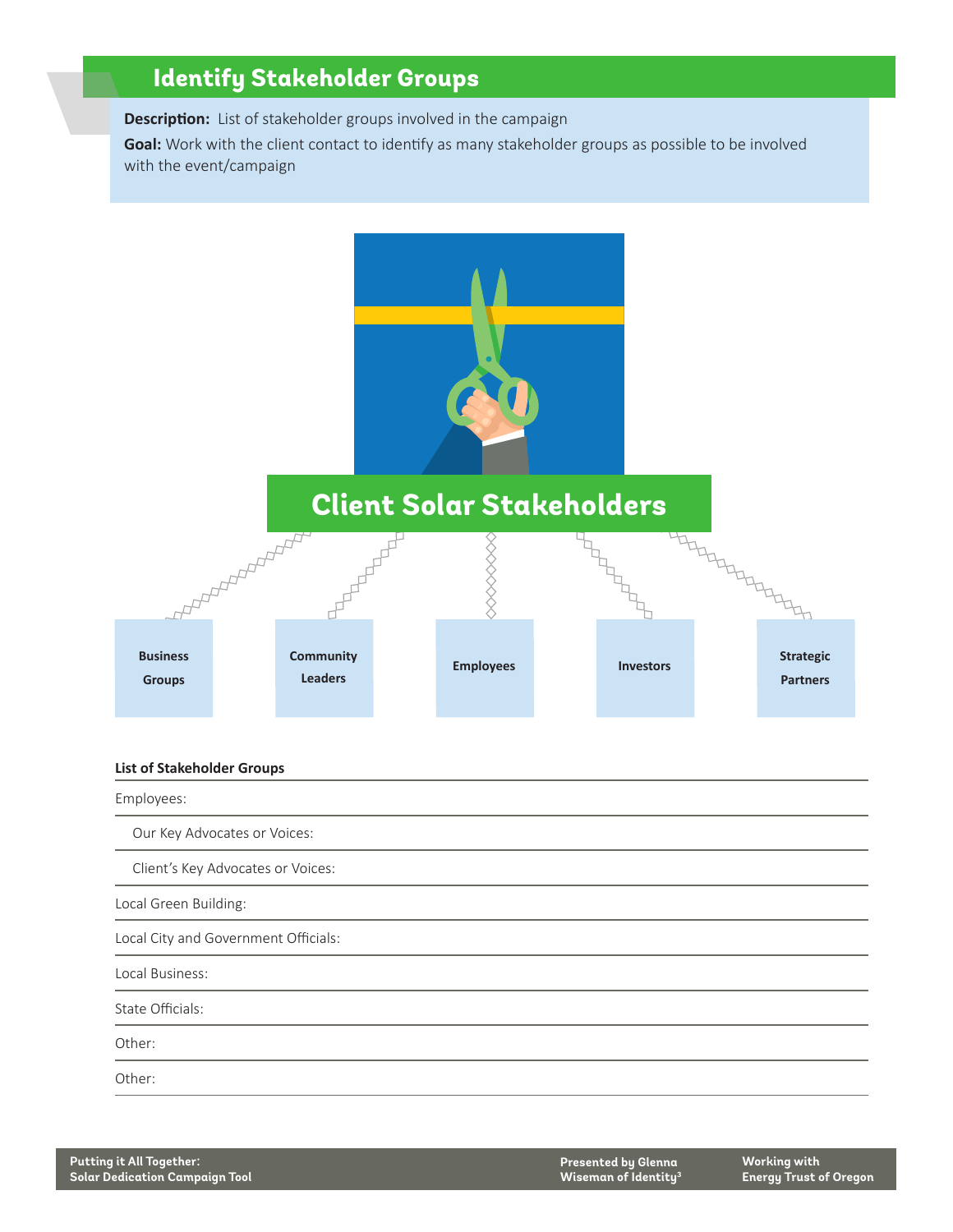# **Program Element Budget and Scheduling**

**Description:** List of program elements

**Goal:** Review and ensure all program elements are accounted for in the planning and outline schedule.

| <b>Element</b>                                                                     | <b>Included</b> in<br>Program?<br><b>YES/NO</b> | <b>Budget</b><br><b>Needed?</b><br><b>YES/NO</b> | Projected<br><b>Budget</b> | Date<br><b>Needed</b> |  |
|------------------------------------------------------------------------------------|-------------------------------------------------|--------------------------------------------------|----------------------------|-----------------------|--|
| <b>Pre-Event</b>                                                                   |                                                 |                                                  |                            |                       |  |
| <b>Theme Development:</b>                                                          |                                                 |                                                  |                            |                       |  |
| Theme Developed                                                                    |                                                 |                                                  |                            |                       |  |
| Graphic Approach Developed<br>(including incorporation of all participating logos) |                                                 |                                                  |                            |                       |  |
| <b>Employee Programs:</b>                                                          |                                                 |                                                  |                            |                       |  |
| Employee / Internal - Internal Kickoff Event                                       |                                                 |                                                  |                            |                       |  |
| Employee / Client- Internal Kickoff Event                                          |                                                 |                                                  |                            |                       |  |
| Client Employee Discount   Volume Plan                                             |                                                 |                                                  |                            |                       |  |
| Newsletter - Other Content Posts                                                   |                                                 |                                                  |                            |                       |  |
| <b>Installation Related:</b>                                                       |                                                 |                                                  |                            |                       |  |
| Consumer Appropriate Description of the<br>Install Provided to Client              |                                                 |                                                  |                            |                       |  |
| Project Fact Sheet Which Can Be Used at the<br>Program as Well                     |                                                 |                                                  |                            |                       |  |
| Time Lapse Video Production                                                        |                                                 |                                                  |                            |                       |  |
| Project Installation Photos                                                        |                                                 |                                                  |                            |                       |  |
| Install Groundbreaking / Start Press Release                                       |                                                 |                                                  |                            |                       |  |
| Throughout:                                                                        |                                                 |                                                  |                            |                       |  |
| Social Media Graphics and Campaign<br>Including During Event                       |                                                 |                                                  |                            |                       |  |
| Online Project Status Page                                                         |                                                 |                                                  |                            |                       |  |
| Real Time Build Camera Coverage                                                    |                                                 |                                                  |                            |                       |  |
| Blog Content Schedule, Images                                                      |                                                 |                                                  |                            |                       |  |
| <b>Event Related:</b>                                                              |                                                 |                                                  |                            |                       |  |
| Speaker and Attendee List Development:                                             |                                                 |                                                  |                            |                       |  |
| Invite List                                                                        |                                                 |                                                  |                            |                       |  |
| Speaker List                                                                       |                                                 |                                                  |                            |                       |  |
| Dignitaries List                                                                   |                                                 |                                                  |                            |                       |  |

**Continues on next page...**